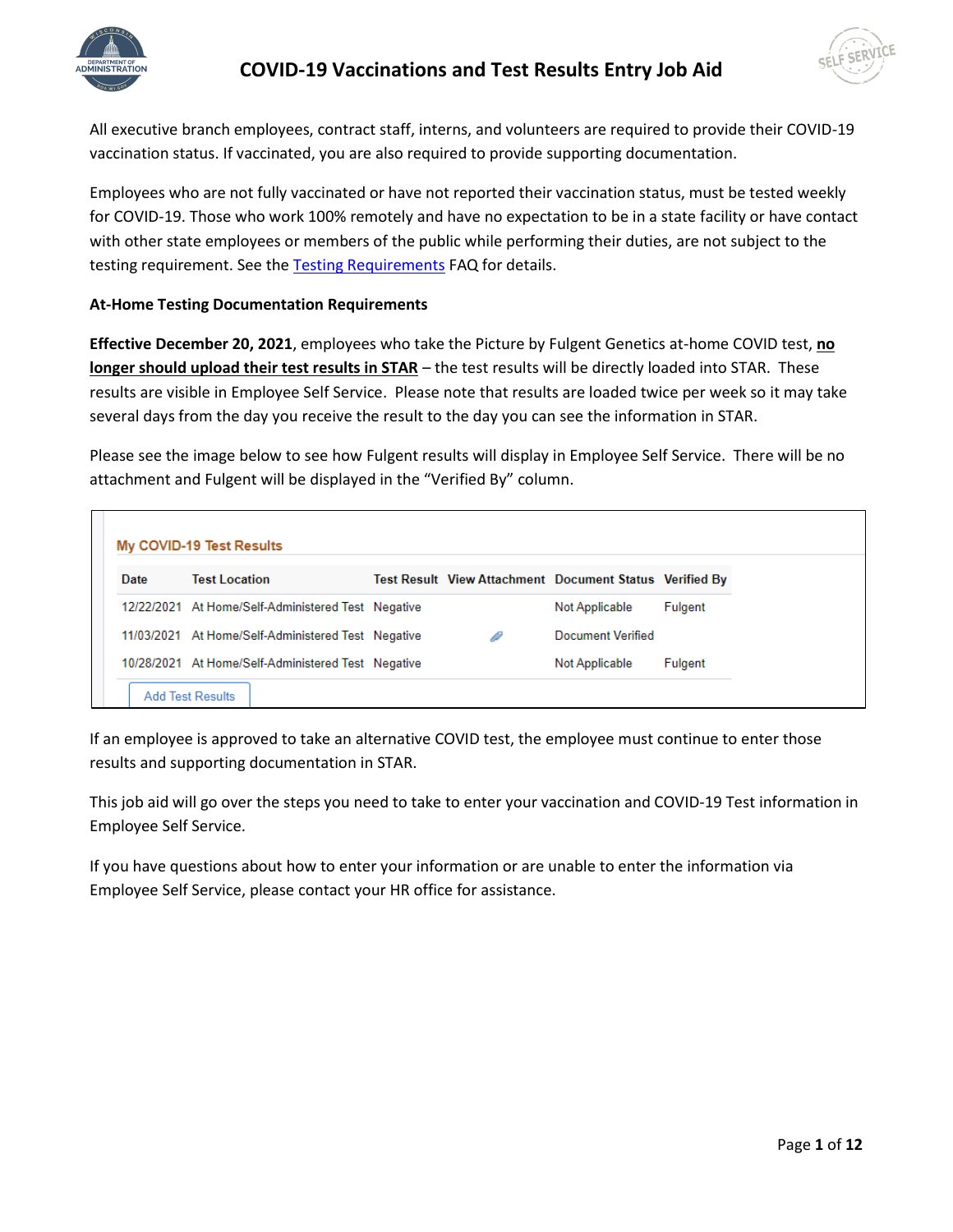



### **Contents**

## <span id="page-1-0"></span>Accessing the COVID-19 Vaccinations and Tests Page

- 1. Log in to Employee Self Service[: https://ess.wi.gov](https://ess.wi.gov/)
- 2. Click on the **My Information Tile** on the **Employee Self Service** Homepage
- 3. Click on **COVID-19 Vaccinations and Tests** from the **My Information** navigation collection.



### <span id="page-1-1"></span>Entering Vaccination Information

1. To enter your vaccination status, click on the radio button in the **Update COVID-19 Vaccination Attestation** section of the page indicating that you have been vaccinated.



2. Then click **Add Vaccination Record** to enter your vaccination information.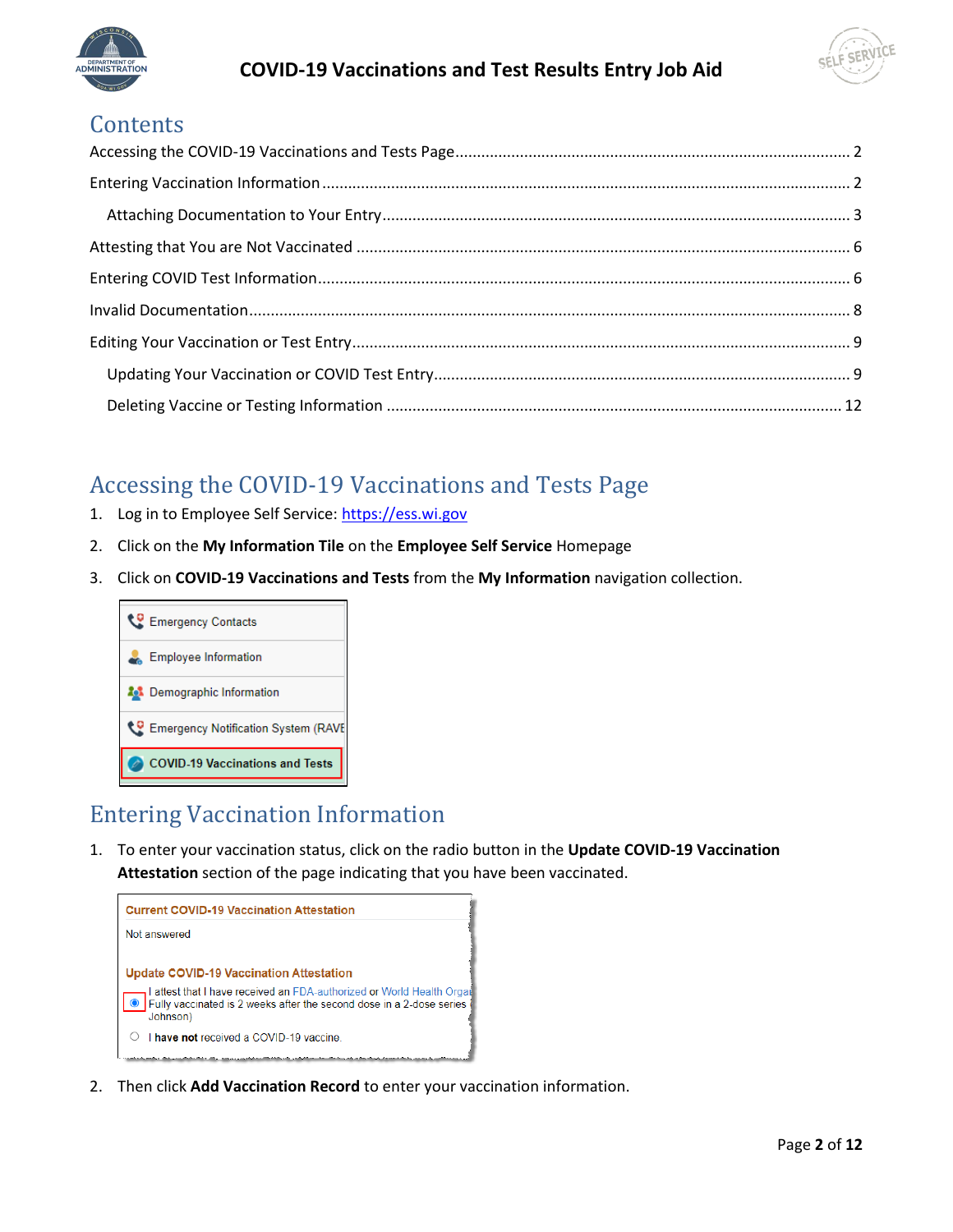





3. Enter the **Vaccination Date**. If you received two vaccines (Pfizer or Moderna), enter the date of your first vaccine (you will enter the date of the second vaccine later).

| <b>Vaccination Date</b> | 03/26/2021 | :::          |  |
|-------------------------|------------|--------------|--|
| <b>Vaccination Type</b> |            | $\checkmark$ |  |

- 4. Click the down arrow in the **Vaccination Type** box and select the COVID-19 vaccine that you received.
	- a. If you are entering the first dose in a series, select the vaccine that ends in "1/2" and when entering the second dose, select the vaccine that ends in "2/2."

| <b>Vaccination Date</b> | 11/05/2021                                                                                                                                                                             |  |
|-------------------------|----------------------------------------------------------------------------------------------------------------------------------------------------------------------------------------|--|
| <b>Vaccination Type</b> |                                                                                                                                                                                        |  |
|                         | COVID-19 Booster 1<br>COVID-19 Booster 2<br>COVID-19 Janssen (J&J) 1/1<br>COVID-19 Moderna 1/2<br>COVID-19 Moderna 2/2<br>COVID-19 Other<br>COVID-19 Pfizer 1/2<br>COVID-19 Pfizer 2/2 |  |

b. You are not required to enter information about booster shots received, but if you want to, enter COVID-19 Booster 1 for your first booster shot and COVID-19 Booster 2 for your second booster shot.

#### <span id="page-2-0"></span>Attaching Documentation to Your Entry

5. Once you have selected the Vaccine Type, click on **Attach Vaccination Record** to upload vaccine documentation.

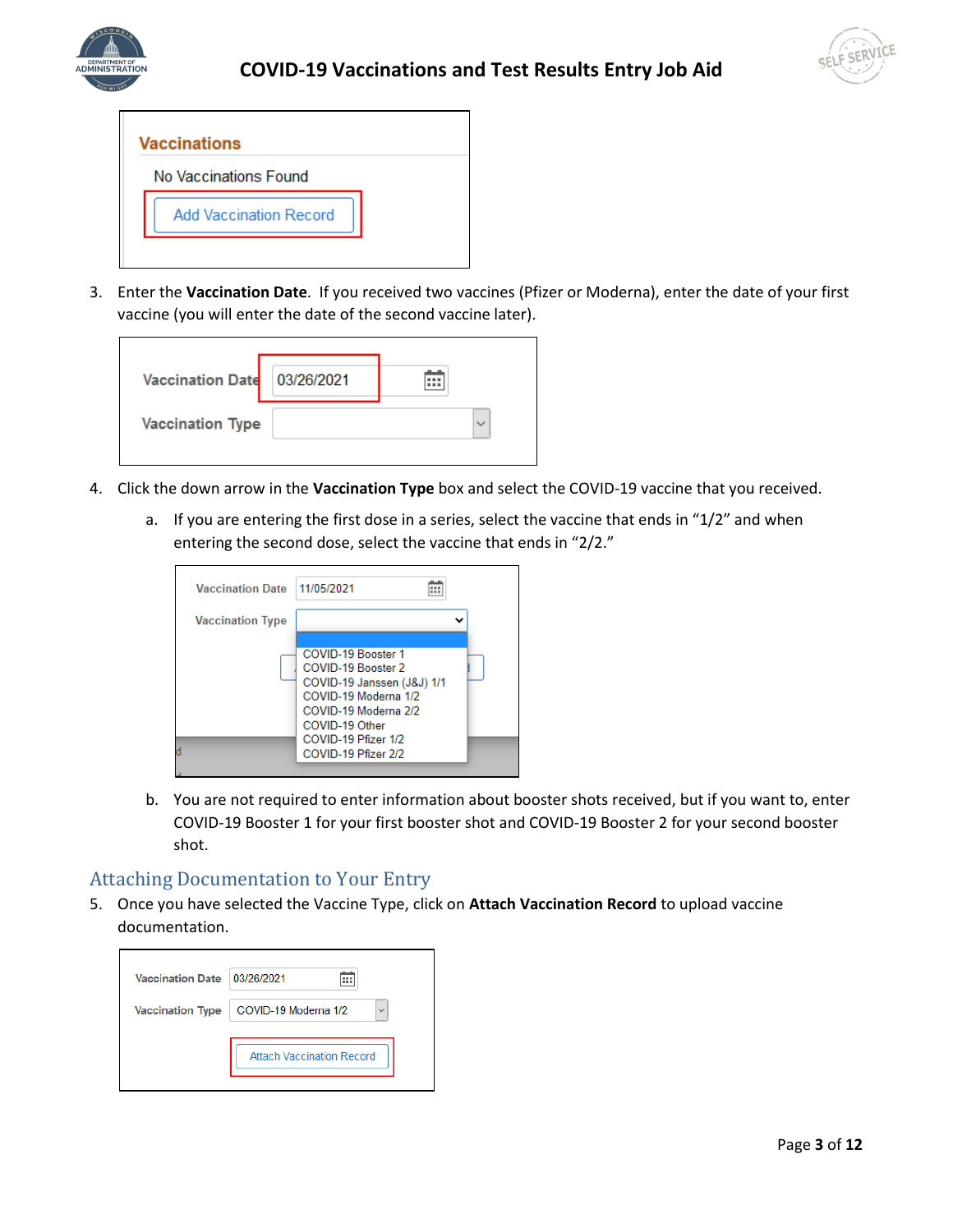



- a. Examples of vaccination documentation include a picture of your CDC vaccination card, information from MyChart or other provider documentation, or a screenshot of your vaccination record from the [Wisconsin Immunization Registry.](https://www.dhfswir.org/PR/clientSearch.do?language=en) If your vaccine was received outside of Wisconsin, documentation from another state's registry is also acceptable.
- b. The documentation must include your name, type and date of vaccination received and the entity that administered the vaccination.
- 6. Click on **My Device** and select the applicable documentation.
	- a. This process if mobile-friendly so if you have a picture of your documentation on your phone, you can do this entire process from your phone and upload the picture directly from your phone.



- b. **iPhone users** if you take a picture of your documentation, it may save as an HEIC file on your phone. You must save the file as a JPG before uploading the information, otherwise the HR staff that verifies your documentation will not be able to view it. [Click here](https://www.guidingtech.com/switch-from-heic-to-jpg-iphone/) to see how to change the file type.
- 7. Once you have selected the file, click **Upload**.



- 8. Once the upload is complete, click **Done**.
- 9. Once you have entered all information and uploaded your documentation, click **Save**.

| Cancel |                                                                                                              | <b>Add Vaccination Record</b> |   |                                                                                                                                                                                                                                                                                                                                                                                                                                                                                                                          | Sav |
|--------|--------------------------------------------------------------------------------------------------------------|-------------------------------|---|--------------------------------------------------------------------------------------------------------------------------------------------------------------------------------------------------------------------------------------------------------------------------------------------------------------------------------------------------------------------------------------------------------------------------------------------------------------------------------------------------------------------------|-----|
|        | for the second dose and submit].<br>documentation. Vaccination documentation will be reviewed and validated. |                               |   | Please indicate your vaccination date and type of vaccine received. If you received the Moderna or<br>Pfizer vaccine, you need to enter information for the 2 doses separately [ex. enter Moderna (1/2) for the<br>first dose and submit, then click Add Vaccination Record from the main page and enter Moderna (2/2)<br>You are required to attach proof of the vaccination (ex. vaccination card, pharmacy receipt, printout<br>from Wisconsin Immunization Registry). Click Attach Vaccination Record to upload your |     |
|        | <b>Vaccination Date</b>                                                                                      | 03/26/2021                    | m |                                                                                                                                                                                                                                                                                                                                                                                                                                                                                                                          |     |
|        | <b>Vaccination Type</b>                                                                                      | COVID-19 Moderna 1/2          |   |                                                                                                                                                                                                                                                                                                                                                                                                                                                                                                                          |     |
|        |                                                                                                              |                               |   |                                                                                                                                                                                                                                                                                                                                                                                                                                                                                                                          |     |

10. The following will display. Click **OK**.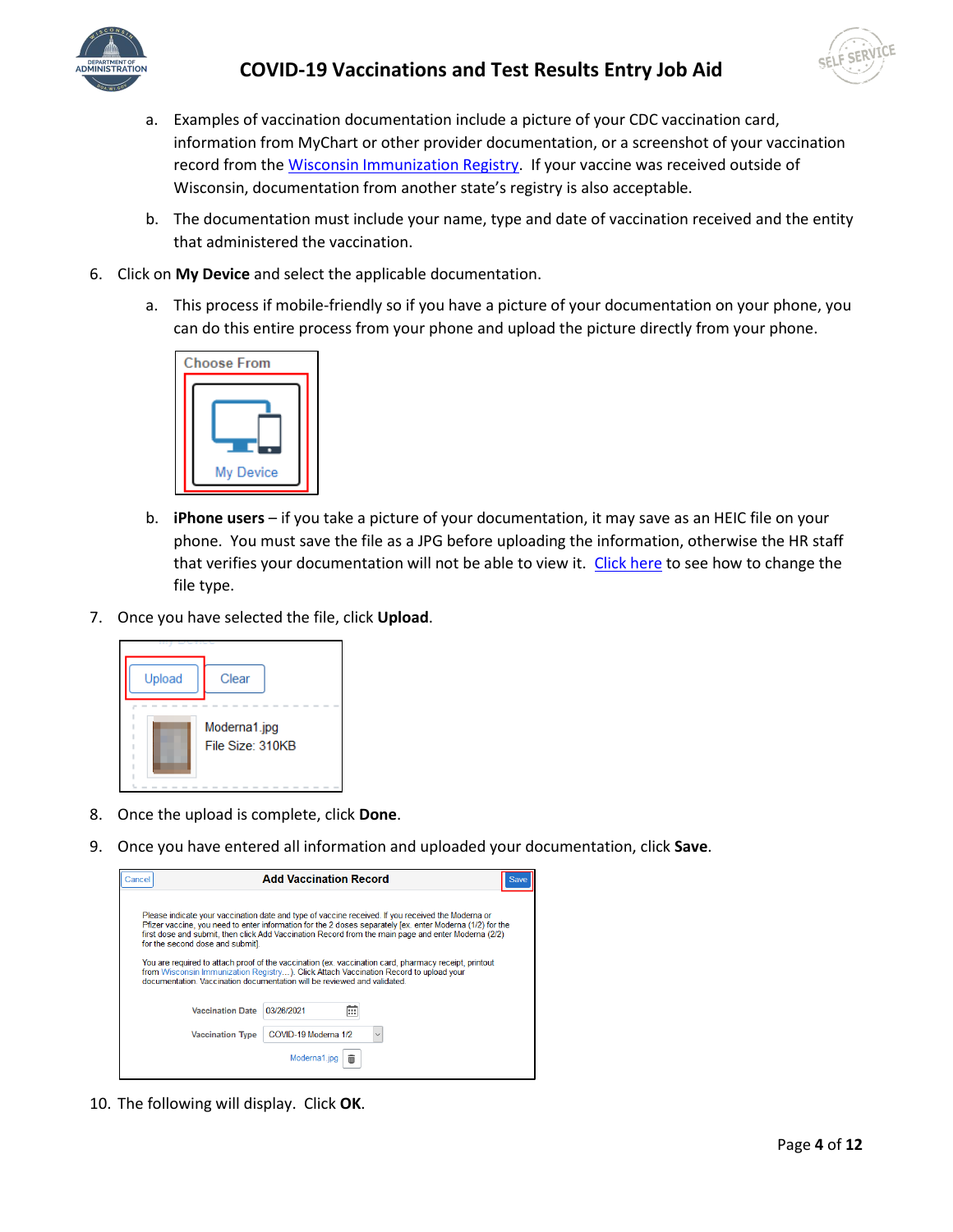



| I declare that the information I provided is accurate and true.                                                                                                  |
|------------------------------------------------------------------------------------------------------------------------------------------------------------------|
| l acknowledge that information provided may be subject to verification and that intentionally providing incorrect information may result in disciplinary action. |
|                                                                                                                                                                  |
| thest that I have received an EDA authorized or World Health Organization authorized COVID-19 vaccine and that Lam fully or nartially vaccinated:                |

11. The vaccination information will now display on the page and the document status will be "Pending Verification".

| <b>My COVID-19 Vaccinations</b> |             |   |                                        |  |
|---------------------------------|-------------|---|----------------------------------------|--|
| Type                            | <b>Date</b> |   | <b>View Attachment</b> Document Status |  |
| COVID-19 Moderna 1/2 03/26/2021 |             | D | Pending Verification / 自               |  |
| <b>Add Vaccination Record</b>   |             |   |                                        |  |

- 12. If you need to enter information for the second vaccine in the series, click **Add Vaccination Record** and follow the Steps  $3 - 9$  to add the additional record.
	- a. Note you will need to attach documentation again. If information regarding both vaccines is in the same document, you can upload the same document for the  $2^{nd}$  dose of the vaccine.
- 13. Once you have completed all entry, click **Submit Information** on the bottom of the page.



14. The following will display. Click **OK** to submit your information.

| I declare that the information I provided is accurate and true.<br>I acknowledge that information provided may be subject to verification and that intentionally providing incorrect information may result in disciplinary action. |
|-------------------------------------------------------------------------------------------------------------------------------------------------------------------------------------------------------------------------------------|
|                                                                                                                                                                                                                                     |

15. Human Resources staff will review and validate uploaded documentation. Once the validation is done, "Document Verified" will display under Document Status.

| <b>My COVID-19 Vaccinations</b> |      |                                        |
|---------------------------------|------|----------------------------------------|
| Type                            | Date | <b>View Attachment</b> Document Status |
| COVID-19 Moderna 1/2 03/26/2021 |      | Document Verified                      |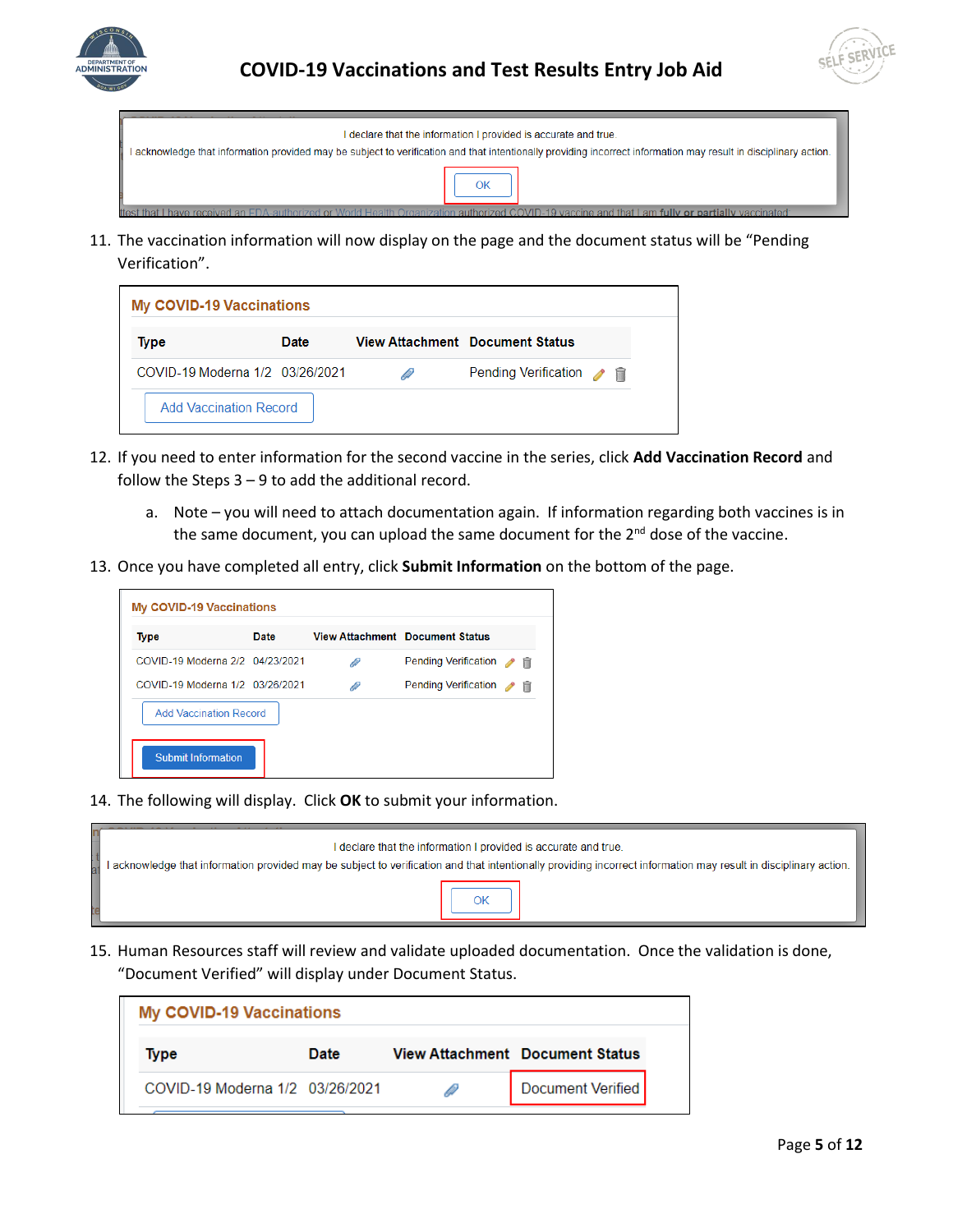



## <span id="page-5-0"></span>Attesting that You are Not Vaccinated

If you have not received a COVID-19 vaccine, you need to attest that you have not been vaccinated.

1. Click on the radio button next to "I **have not** received a COVID-19 vaccine" in the Update COVID-19 Vaccination Attestation Section of the page.



2. Click **Submit Information** at the bottom of the page.



3. The following will display. Click **OK**.

| You have indicated that you have not received a COVID-19 vaccine.<br>You are required to adhere to all workplace and public health requirements for individuals who are not fully vaccinated. |  |
|-----------------------------------------------------------------------------------------------------------------------------------------------------------------------------------------------|--|
|                                                                                                                                                                                               |  |

4. No further vaccination status entry is required. If you receive a vaccine in the future, come back to this page and indicate that you are vaccinated and enter your vaccination information. You will be subject to weekly COVID testing unless exempt for the reasons outlined in the [Testing Requirements FAQ.](https://dpm.wi.gov/Documents/COVID19_Vaccination_Testing_Requirements.pdf)

### <span id="page-5-1"></span>Entering COVID Test Information

Effective December 13<sup>th</sup>, only employees who are **NOT** using the Picture by Fulgent Genetics at-home COVID **test kits** are required to upload their test results. Fulgent test results will be directly loaded in STAR; however, these results will NOT be visible in Employee Self Service.

If using an alternative method or are required by your agency to enter on-site test results, you must enter your test results and attach supporting documentation.

1. Click **Add Test Results** in the **My COVID-19 Test Results** section of the page.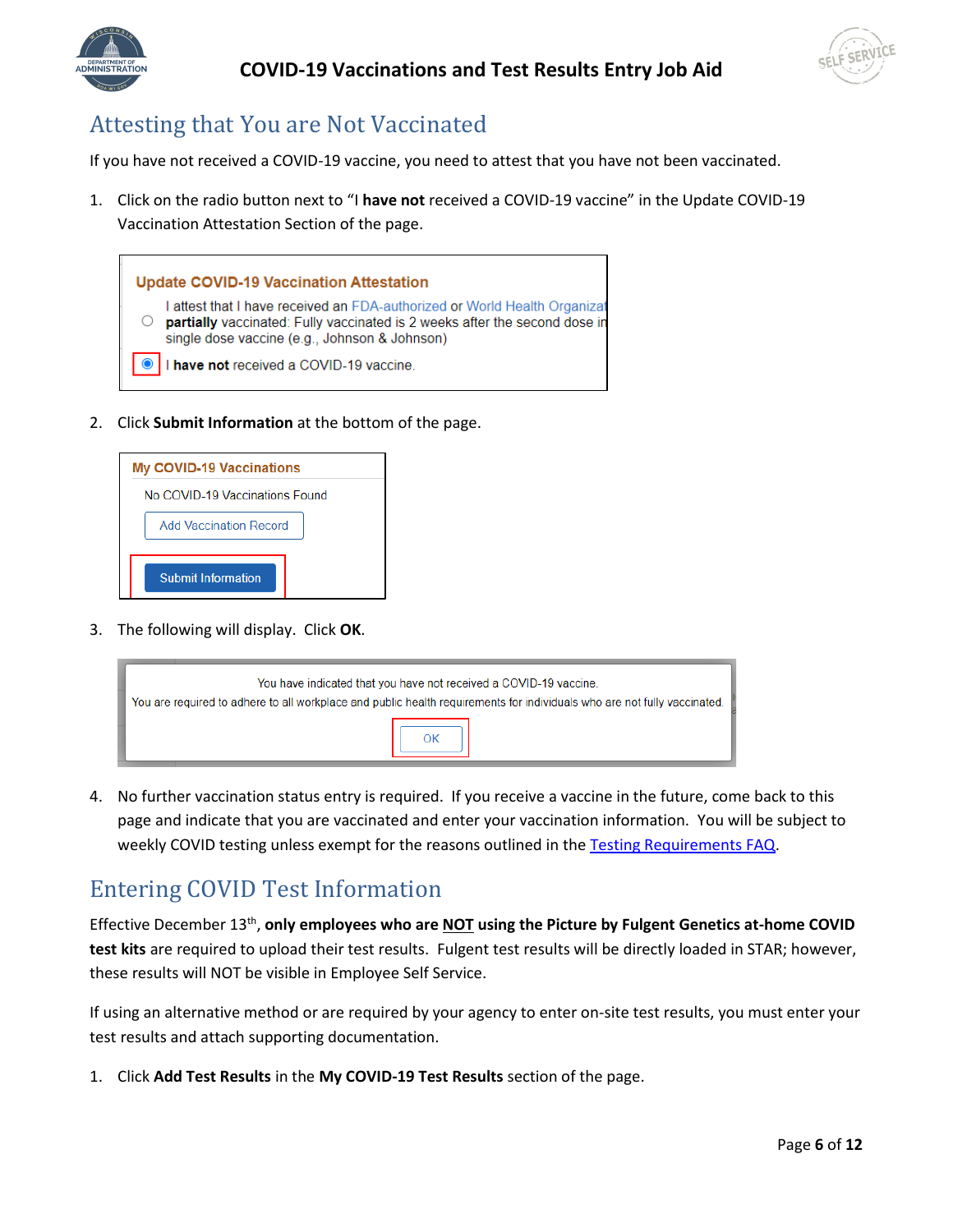



| My COVID-19 Test Results |
|--------------------------|
| No data exists.          |
| <b>Add Test Results</b>  |

- 2. Enter the **Test Date**, **Test Location** and **Result**.
	- a. The following test locations are available:

| <b>Test Location</b> |                                                                                                                 |
|----------------------|-----------------------------------------------------------------------------------------------------------------|
| <b>Test Result</b>   | Agency Work Site<br>At Home/Self-Administered Test<br><b>Community Testing Site</b><br>Pharmacy/Doctor's Office |

3. Click the **Attach COVID-19 Test Results** button

| Please indicate your COVID-19 test date, location, and result. |                                                                                                                                                                                             |
|----------------------------------------------------------------|---------------------------------------------------------------------------------------------------------------------------------------------------------------------------------------------|
|                                                                | You are required to attach proof of the COVID-19 test result. Click Attach COVID-19 Test Results to<br>upload your documentation. Test results documentation will be reviewed and verified. |
| <b>Test Date</b>                                               | 12/09/2021<br>ш                                                                                                                                                                             |
| <b>Test Location</b>                                           | Pharmacy/Doctor's Office<br>$\check{ }$                                                                                                                                                     |
| <b>Test Result</b>                                             | Negative<br>$\check{ }$                                                                                                                                                                     |
|                                                                | <b>Attach COVID-19 Test Results</b>                                                                                                                                                         |

- 4. See the **Attaching Documentation to Your Entry** section of the job aid for detailed steps about how to attach documentation.
	- a. The documentation must include your name, the date of the test, the test result, and the organization that administered the test.
- 5. Once the documentation is attached, click **Save**.

| Cancel                                                         | <b>Add Test Result</b><br><b>Save</b>                                                                                                                                                       |
|----------------------------------------------------------------|---------------------------------------------------------------------------------------------------------------------------------------------------------------------------------------------|
| Please indicate your COVID-19 test date, location, and result. | You are required to attach proof of the COVID-19 test result. Click Attach COVID-19 Test Results to<br>upload your documentation. Test results documentation will be reviewed and verified. |
| <b>Test Date</b>                                               | 12/09/2021<br>m                                                                                                                                                                             |
| <b>Test Location</b>                                           | Pharmacy/Doctor's Office<br>$\check{ }$                                                                                                                                                     |
| <b>Test Result</b>                                             | Negative<br>$\check{ }$                                                                                                                                                                     |
|                                                                | COVID TEST results.docx m                                                                                                                                                                   |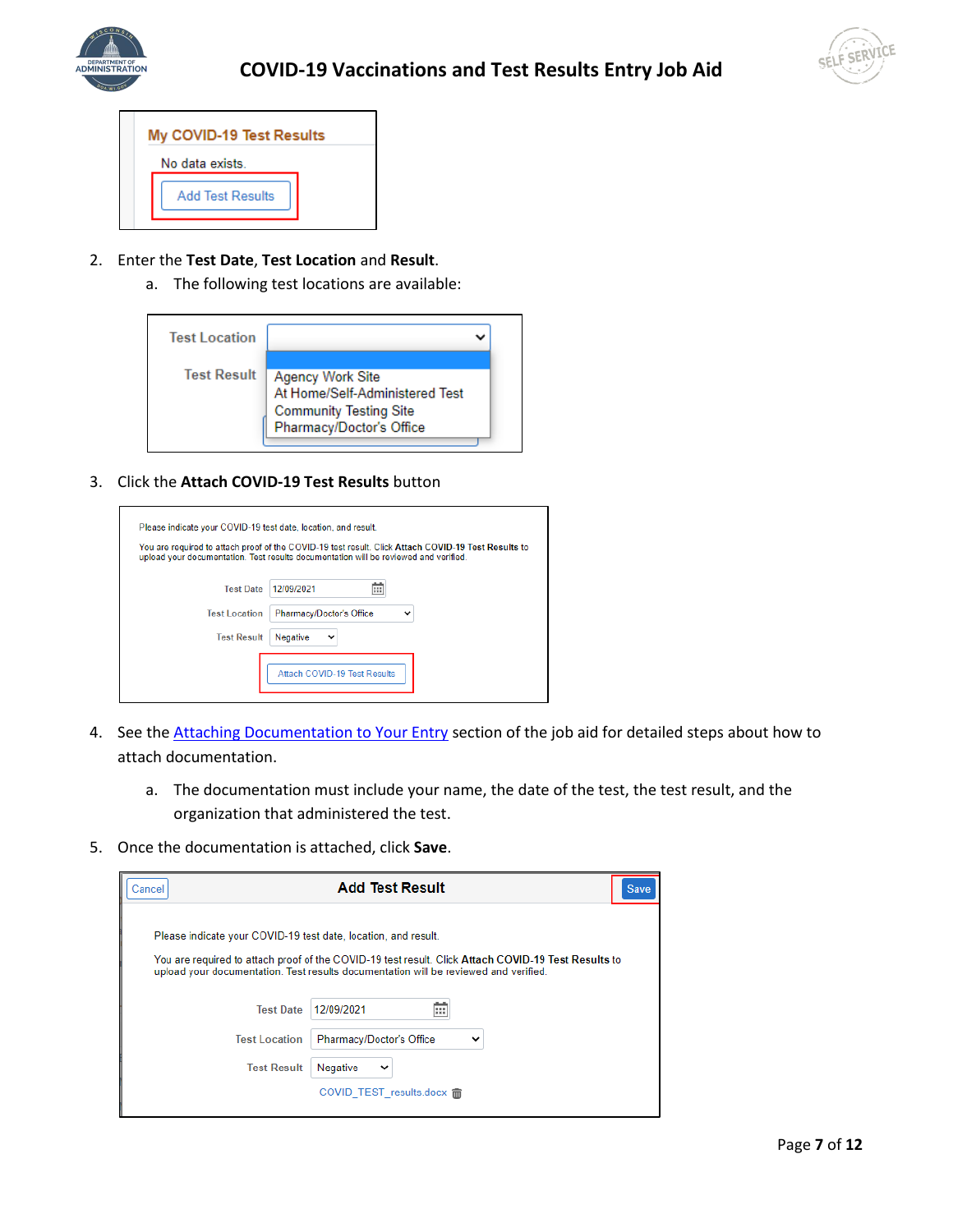



6. Click **Submit Information** on the bottom of the page.

## <span id="page-7-0"></span>Invalid Documentation

If it is determined that there is an issue with your vaccination or COVID test entry, you will receive an email indicating what information needs to be updated on your entry.



The **Document Status** on your vaccination entry will be "Document Invalid."

| <b>My COVID-19 Vaccinations</b> |      |                                        |    |
|---------------------------------|------|----------------------------------------|----|
| Type                            | Date | <b>View Attachment Document Status</b> |    |
| COVID-19 Moderna 2/2 04/26/2021 |      | Document Invalid                       | 18 |
| COVID-19 Moderna 1/2 03/26/2021 |      | <b>Document Verified</b>               |    |

|      | My COVID-19 Test Results                           |  |                                                    |  |
|------|----------------------------------------------------|--|----------------------------------------------------|--|
| Date | <b>Test Location</b>                               |  | <b>Test Result View Attachment Document Status</b> |  |
|      | 10/10/2021 At Home/Self-Administered Test Negative |  | Document Invalid <b>1</b> 1 <b>1</b>               |  |

Click on the **Exclamation Point** to view the reason for the issue.

| Type                            | Date | <b>View Attachment</b> Document Status |  |
|---------------------------------|------|----------------------------------------|--|
| COVID-19 Moderna 2/2 04/26/2021 |      | Document Invalid / 自由                  |  |
|                                 |      |                                        |  |



Follow the steps in the **[Editing Your Vaccination](#page-8-0) or Test Entry** section of this document to update your entry.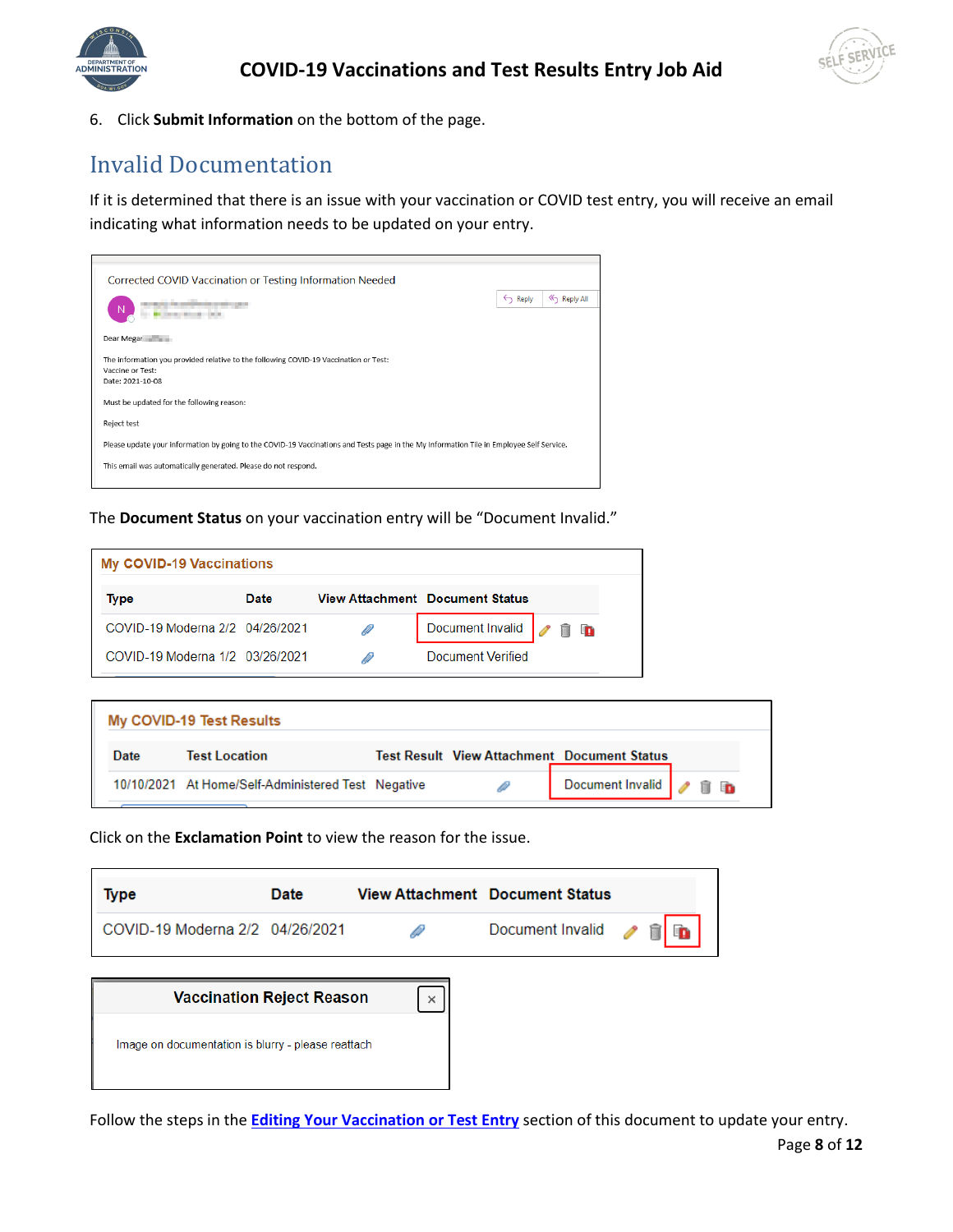



# <span id="page-8-0"></span>Editing Your Vaccination or Test Entry

If your entry has not been verified, you can click on the **Pencil Icon** to edit the record, or the **Trash Can Icon** to delete the record.

| <b>My COVID-19 Vaccinations</b> |                      |                                                    |   |  |                                        |        |                                                    |  |
|---------------------------------|----------------------|----------------------------------------------------|---|--|----------------------------------------|--------|----------------------------------------------------|--|
| <b>Type</b>                     |                      | Date                                               |   |  | <b>View Attachment Document Status</b> |        |                                                    |  |
|                                 |                      | COVID-19 Moderna 2/2 04/26/2021                    | D |  | <b>Pending Verification</b>            | 扁<br>P |                                                    |  |
|                                 |                      | COVID-19 Moderna 1/2 03/26/2021                    | ₽ |  | Document Verified                      |        |                                                    |  |
|                                 |                      |                                                    |   |  |                                        |        |                                                    |  |
| My COVID-19 Test Results        |                      |                                                    |   |  |                                        |        |                                                    |  |
| Date                            | <b>Test Location</b> |                                                    |   |  |                                        |        | <b>Test Result View Attachment Document Status</b> |  |
|                                 |                      | 10/08/2021 At Home/Self-Administered Test Negative |   |  |                                        |        | <b>Pending Verification</b>                        |  |
|                                 |                      |                                                    |   |  |                                        |        |                                                    |  |

#### <span id="page-8-1"></span>Updating Your Vaccination or COVID Test Entry

If you need to change anything about your vaccination or COVID test entry, you can edit it at any time before the Document Status is "Document Verified."

1. Click on the **Pencil Icon** next to the row you want to edit.

| <b>My COVID-19 Vaccinations</b> |      |   |                                        |
|---------------------------------|------|---|----------------------------------------|
| Type                            | Date |   | <b>View Attachment</b> Document Status |
| COVID-19 Moderna 1/2 03/26/2021 |      | D | Pending Verification / 自               |
|                                 |      |   |                                        |

|      | My COVID-19 Test Results                           |   |                                                    |
|------|----------------------------------------------------|---|----------------------------------------------------|
| Date | <b>Test Location</b>                               |   | <b>Test Result View Attachment Document Status</b> |
|      | 10/08/2021 At Home/Self-Administered Test Negative | D | Pending Verification /                             |

2. Your entry will display.

| Cancel                  | <b>Edit Vaccination Record</b>                                                                                                                                                                                                                                                                                                                                                                                                                                                                                                                                                                                               | Save |
|-------------------------|------------------------------------------------------------------------------------------------------------------------------------------------------------------------------------------------------------------------------------------------------------------------------------------------------------------------------------------------------------------------------------------------------------------------------------------------------------------------------------------------------------------------------------------------------------------------------------------------------------------------------|------|
| reviewed and validated  | Please indicate your vaccination date and type of vaccine received. You are required to attach proof of<br>the vaccination (ex. vaccination card, screenshot from Wisconsin Immunization Registry). Click Add<br><b>COVID-19 Vaccination Record</b> to upload your documentation. Vaccination documentation will be<br>If you received the Moderna or Pfizer vaccine, you need to enter information for the 2 doses<br>separately. For example, enter Moderna (1/2) for the first dose and click Save on this page. Go back<br>to the main page and click Add Vaccination Record to enter Moderna (2/2) for the second dose. |      |
| <b>Vaccination Date</b> | 03/26/2021<br>ш                                                                                                                                                                                                                                                                                                                                                                                                                                                                                                                                                                                                              |      |
| <b>Vaccination Type</b> | COVID-19 Moderna 1/2                                                                                                                                                                                                                                                                                                                                                                                                                                                                                                                                                                                                         |      |
|                         | Moderna1.jpg $\overline{m}$                                                                                                                                                                                                                                                                                                                                                                                                                                                                                                                                                                                                  |      |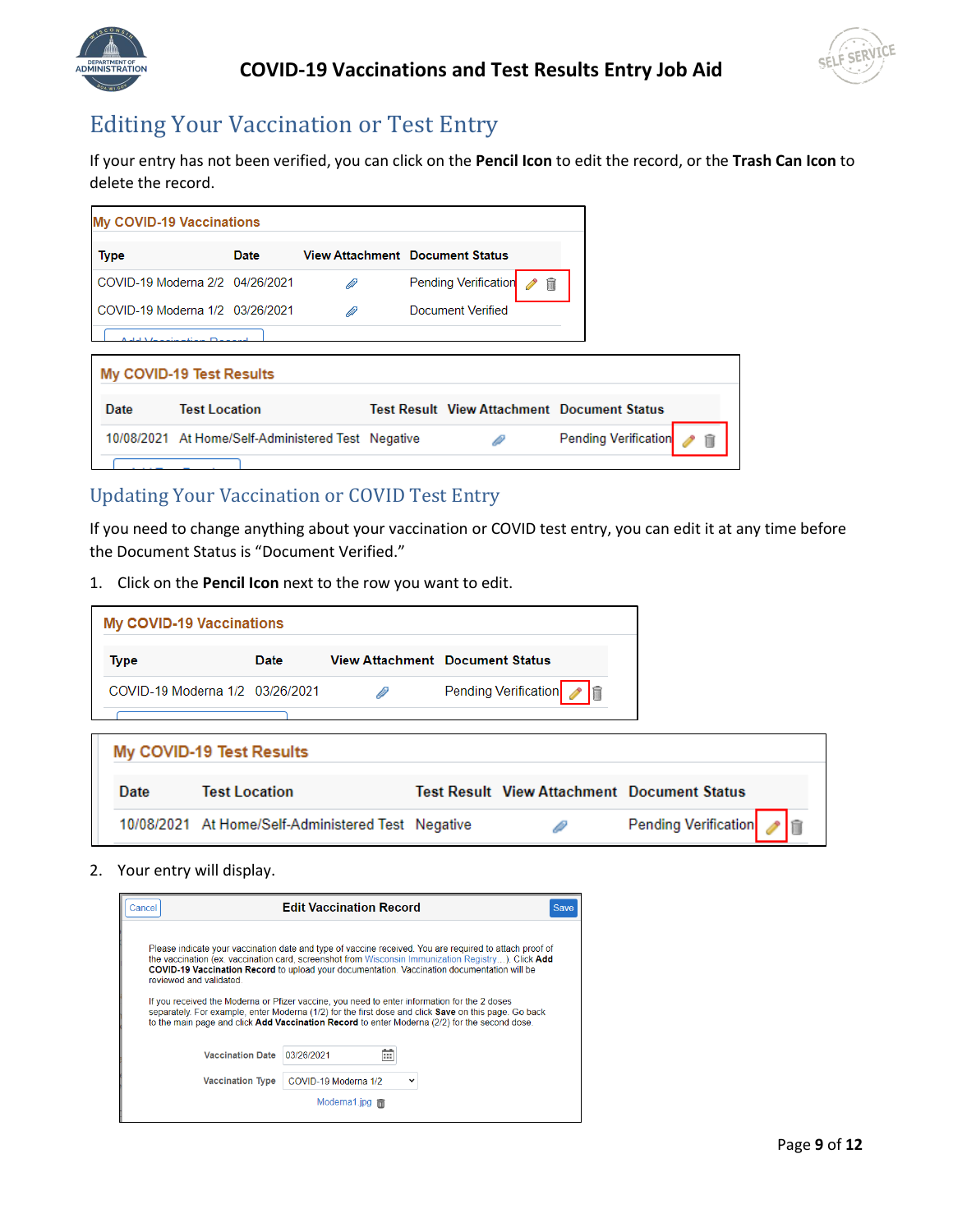



| Cancel                                                         | <b>Add Test Result</b><br><b>Save</b>                                                                                                                                                       |
|----------------------------------------------------------------|---------------------------------------------------------------------------------------------------------------------------------------------------------------------------------------------|
| Please indicate your COVID-19 test date, location, and result. | You are required to attach proof of the COVID-19 test result. Click Attach COVID-19 Test Results to<br>upload your documentation. Test results documentation will be reviewed and verified. |
| <b>Test Date</b>                                               | 12/09/2021<br>m                                                                                                                                                                             |
| <b>Test Location</b>                                           | Pharmacy/Doctor's Office<br>v                                                                                                                                                               |
| <b>Test Result</b>                                             | Negative<br>$\check{ }$                                                                                                                                                                     |
|                                                                | COVID TEST results.docx m                                                                                                                                                                   |

- 3. Update the applicable information on the page and click **Save** when complete.
- 4. If you need to delete your original documentation, click on the **Trash Can Icon** next to the attached document.

| <b>Vaccination Type</b><br>COVID-19 Moderna 1/2 | <b>Vaccination Date</b> | 03/26/2021<br>ш |  |
|-------------------------------------------------|-------------------------|-----------------|--|
|                                                 |                         |                 |  |
|                                                 |                         |                 |  |

5. The following will display. Click **OK**.



6. Click **Add COVID-19 Vaccination Record** or **Add COVID-19 Test Results** to add your updated documentation. Follow the steps previously outlined in this document to add your updated documentation.

| <b>Vaccination Date</b> | 03/26/2021                      |
|-------------------------|---------------------------------|
| <b>Vaccination Type</b> | COVID-19 Moderna 1/2            |
|                         | Add COVID-19 Vaccination Record |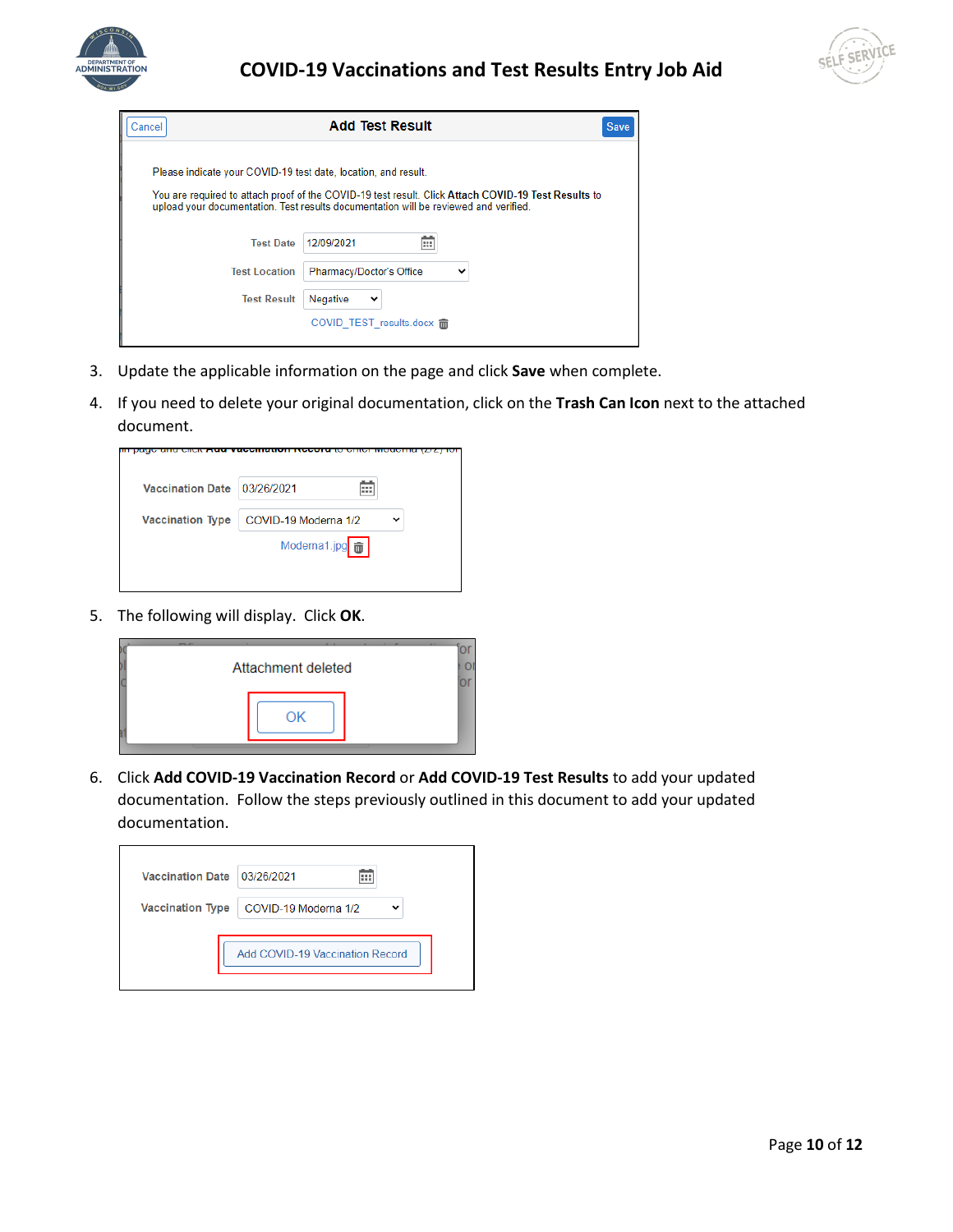



| <b>Test Date</b>     | 10/08/2021                       |
|----------------------|----------------------------------|
| <b>Test Location</b> | At Home/Self-Administered Test ↓ |
| <b>Test Result</b>   | Negative $\sim$                  |
|                      | Attach COVID-19 Test Results     |

7. Click **Save** at the top of the page when updates are complete.

| Cancel        |                                 |                                                                                                                |                         | <b>Edit Vaccination Record</b>         |                                                    | Save |
|---------------|---------------------------------|----------------------------------------------------------------------------------------------------------------|-------------------------|----------------------------------------|----------------------------------------------------|------|
| Cancel<br>t r |                                 |                                                                                                                | <b>Edit Test Record</b> |                                        |                                                    | Save |
| 8.            | <b>My COVID-19 Vaccinations</b> | Click OK on any messages that display on the page.<br>9. Your record will be in "Pending Verification" status. |                         |                                        |                                                    |      |
| <b>Type</b>   |                                 | Date                                                                                                           |                         | <b>View Attachment Document Status</b> |                                                    |      |
|               | COVID-19 Moderna 1/2 03/26/2021 |                                                                                                                | D                       | <b>Pending Verification</b>            | $\rightarrow$                                      |      |
|               | My COVID-19 Test Results        |                                                                                                                |                         |                                        |                                                    |      |
| Date          | <b>Test Location</b>            |                                                                                                                |                         |                                        | <b>Test Result View Attachment Document Status</b> |      |
|               |                                 | 10/08/2021 At Home/Self-Administered Test Negative                                                             |                         | D                                      | Pending Verification / 自                           |      |